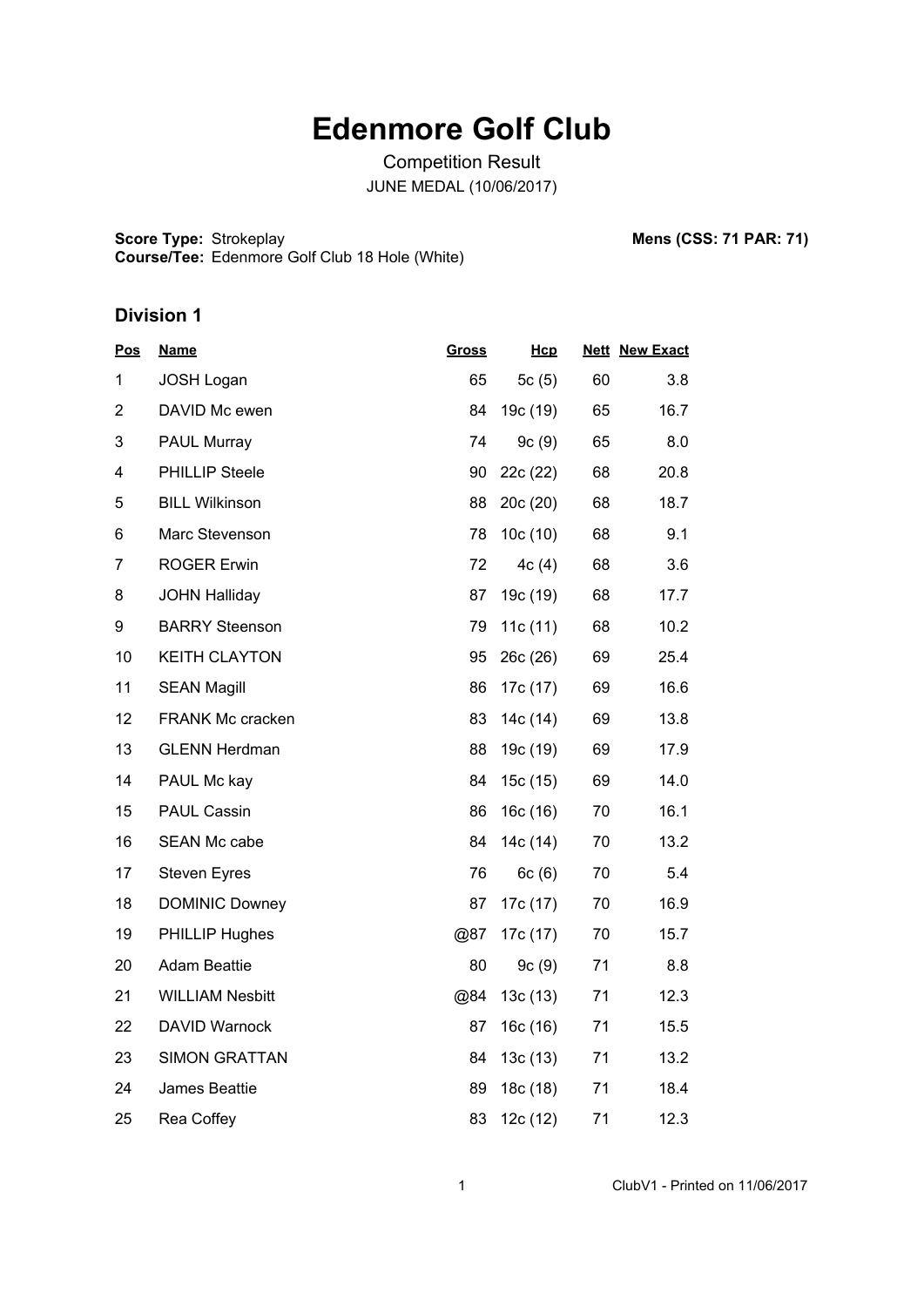| <u>Pos</u> | <b>Name</b>             | <u>Gross</u> | Hcp      |    | <b>Nett New Exact</b> |
|------------|-------------------------|--------------|----------|----|-----------------------|
| 26         | <b>WILLIAM Moffett</b>  | @82          | 11c(11)  | 71 | 11.1                  |
| 27         | <b>EDWARD Moulds</b>    | 89           | 17c (17) | 72 | 16.5                  |
| 28         | <b>BRIAN Robinson</b>   | 85           | 13c(13)  | 72 | 12.8                  |
| 29         | <b>MARTIN Brunty</b>    | 85           | 13c(13)  | 72 | 12.6                  |
| 30         | <b>TONY Connelly</b>    | 100          | 28c (28) | 72 | 28.0                  |
| 31         | <b>PATRICK Agnew</b>    | 78           | 6c(6)    | 72 | 5.7                   |
| 32         | <b>GLENN Robb</b>       | @86          | 14c (14) | 72 | 13.9                  |
| 33         | <b>HUGH Mc kay</b>      | 84           | 12c (12) | 72 | 12.3                  |
| 34         | <b>GEOFFREY Simpson</b> | 80           | 8c(8)    | 72 | 7.6                   |
| 35         | <b>CLIVE Knox</b>       | 83           | 11c(11)  | 72 | 10.9                  |
| 36         | NEIL Mc mullan          | 86           | 13c(13)  | 73 | 12.7                  |
| 37         | <b>ALAN Irwin</b>       | @97          | 24c (24) | 73 | 23.9                  |
| 38         | <b>ROBERT Scott</b>     | 93           | 20c(20)  | 73 | 19.5                  |
| 39         | PETER WHITESIDE         | 89           | 16c(16)  | 73 | 15.8                  |
| 40         | DAVID Mc ALEENON        | 74           | 1c $(1)$ | 73 | 1.1                   |
| 41         | <b>STEVE Jones</b>      | 93           | 20c(20)  | 73 | 20.4                  |
| 42         | Gerard Keenan           | @96          | 23c(23)  | 73 | 22.8                  |
| 43         | <b>GRAHAM Mc ilroy</b>  | 83           | 10c(10)  | 73 | 9.9                   |
| 44         | <b>DAVID Allen</b>      | 80           | 7c(7)    | 73 | 7.1                   |
| 45         | <b>RICHARD Swain</b>    | @85          | 12c(12)  | 73 | 11.7                  |
| 46         | <b>WILLIAM WHITE</b>    | 90           | 16c (16) | 74 | 15.5                  |
| 47         | <b>STEPHEN Baxter</b>   | 89           | 15c (15) | 74 | 14.8                  |
| 48         | <b>PETER Nelson</b>     | @95          | 21c (21) | 74 | 21.0                  |
| 49         | James Truesdale         | 96           | 22c (22) | 74 | 22.0                  |
| 50         | <b>DEREK Mc kinley</b>  | @97          | 23c (23) | 74 | 22.5                  |
| 51         | <b>NIALL Moore</b>      | @84          | 10c(10)  | 74 | 9.7                   |
| 52         | <b>STEPHEN Robb</b>     | 91           | 17c (17) | 74 | 17.1                  |
| 53         | Leslie Woods            | @86          | 12c (12) | 74 | 12.4                  |
| 54         | <b>ALAN Patterson</b>   | @88          | 14c (14) | 74 | 14.0                  |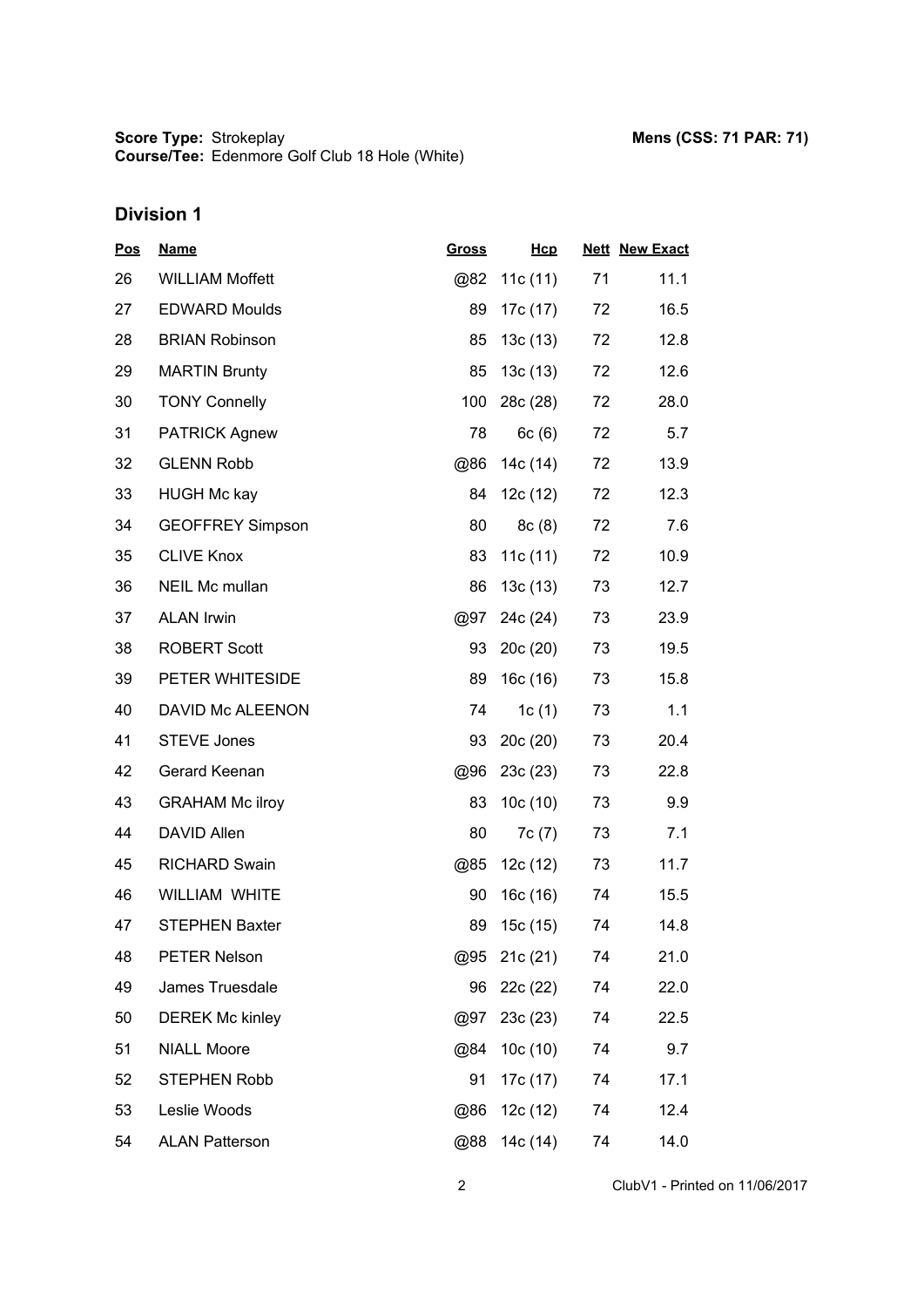| <u>Pos</u> | <b>Name</b>             | <b>Gross</b> | Hcp      |    | <b>Nett New Exact</b> |
|------------|-------------------------|--------------|----------|----|-----------------------|
| 55         | <b>TOM Crooks</b>       | 87           | 13c(13)  | 74 | 12.6                  |
| 56         | <b>COLIN Whan</b>       | 82           | 8c(8)    | 74 | 7.6                   |
| 57         | <b>THOMAS Greenaway</b> | 82           | 7c(7)    | 75 | 7.1                   |
| 58         | <b>MICHAEL Currie</b>   | 90           | 15c(15)  | 75 | 15.5                  |
| 59         | <b>NATHAN Lamont</b>    | 82           | 7c(7)    | 75 | 7.4                   |
| 60         | DAVID Waterworth        | 92           | 17c (17) | 75 | 16.6                  |
| 61         | <b>DAMIEN Mullan</b>    | @98          | 23c(23)  | 75 | 23.2                  |
| 62         | <b>ANDREW Bennett</b>   | 93           | 18c (18) | 75 | 18.4                  |
| 63         | Karl Teggart            | 79           | 4c(4)    | 75 | 4.5                   |
| 64         | <b>GRAHAM Cantley</b>   | @89          | 14c (14) | 75 | 14.4                  |
| 65         | <b>NEIL Mc dougall</b>  | @88          | 13c(13)  | 75 | 12.7                  |
| 66         | <b>KEITH Steenson</b>   | @84          | 9c(9)    | 75 | 8.5                   |
| 67         | RAYMOND Craig           | 91           | 16c(16)  | 75 | 16.1                  |
| 68         | <b>Greig Stewart</b>    | 96           | 20c(20)  | 76 | 20.2                  |
| 69         | <b>JOHN Hart</b>        | 97           | 21c(21)  | 76 | 21.2                  |
| 70         | Herbie Goode            | @99          | 23c(23)  | 76 | 22.5                  |
| 71         | DESMOND Mc carthy       | 103          | 27c (27) | 76 | 27.3                  |
| 72         | <b>STEPHEN Andrews</b>  | 83           | 7c (7)   | 76 | 7.5                   |
| 73         | <b>WILLIAM Grant</b>    | @89          | 13c(13)  | 76 | 12.8                  |
| 74         | <b>AARON Smiley</b>     | @89          | 13c(13)  | 76 | 12.9                  |
| 75         | <b>GARRY Brown</b>      | 90           | 14c (14) | 76 | 13.6                  |
| 76         | <b>STEPHEN Baine</b>    | 89           | 13c(13)  | 76 | 12.6                  |
| 77         | <b>ANDREW Patterson</b> | 88           | 11c(11)  | 77 | 11.3                  |
| 78         | <b>CONOR Gribbon</b>    | 89           | 12c (12) | 77 | 12.5                  |
| 79         | <b>BILL Henderson</b>   | 91           | 14c (14) | 77 | 13.8                  |
| 80         | <b>MARTIN Wright</b>    | 91           | 14c (14) | 77 | 14.3                  |
| 81         | <b>CRAIG Mc Veigh</b>   | @95          | 18c (18) | 77 | 17.7                  |
| 82         | <b>BRIAN Clenaghan</b>  | 102          | 25c(25)  | 77 | 24.8                  |
| 83         | <b>RYAN Agnew</b>       | 91           | 14c (14) | 77 | 14.5                  |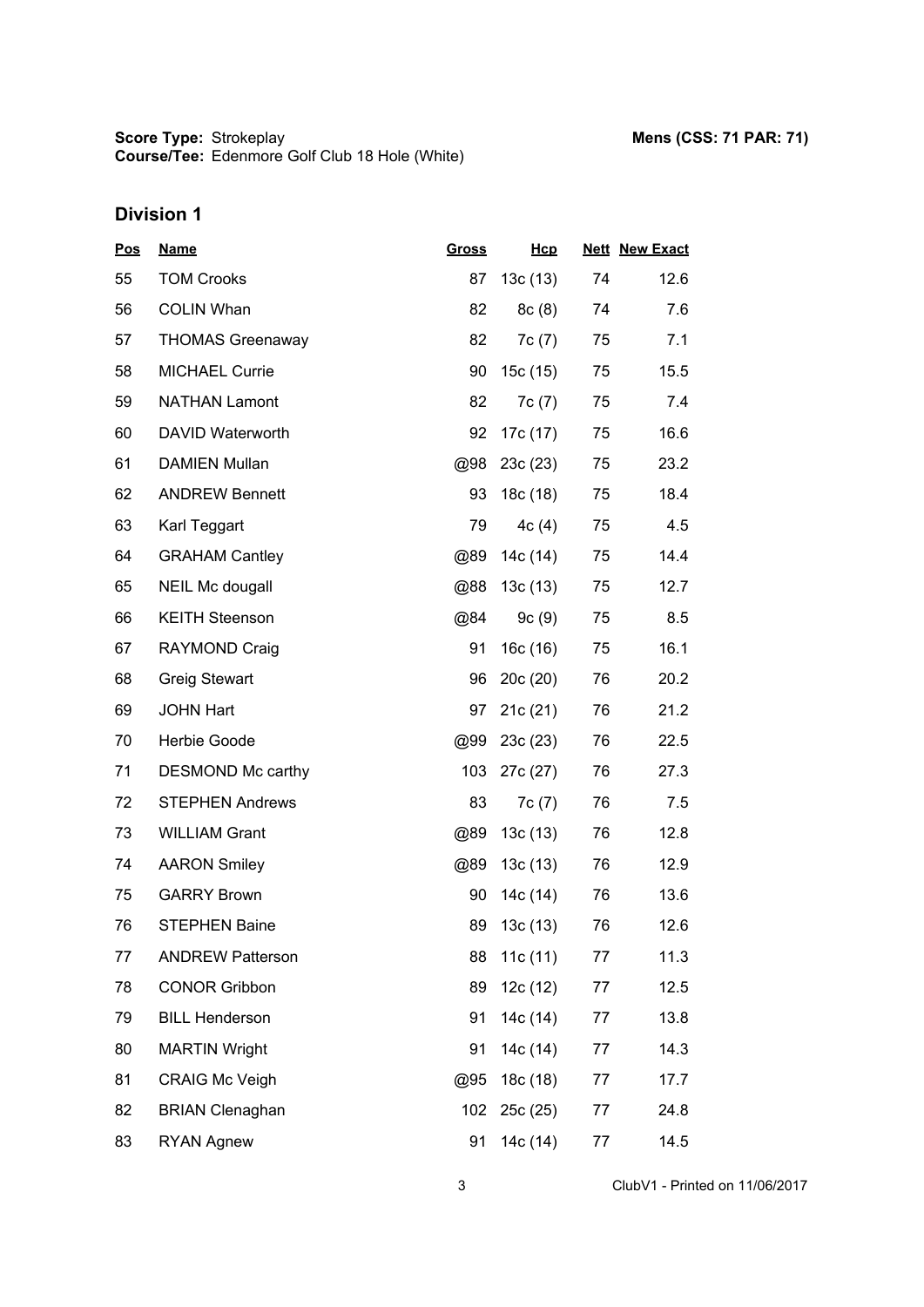| <u>Pos</u> | <b>Name</b>             | <u>Gross</u> | Hcp      |    | <b>Nett New Exact</b> |
|------------|-------------------------|--------------|----------|----|-----------------------|
| 84         | <b>PAUL Fleming</b>     | @93          | 15c (15) | 78 | 15.1                  |
| 85         | <b>RICHARD Wright</b>   | 95           | 17c (17) | 78 | 16.9                  |
| 86         | <b>GERRY Mc clory</b>   | 93           | 15c (15) | 78 | 15.4                  |
| 87         | <b>KENNY Mc Aleenon</b> | @87          | 9c(9)    | 78 | 8.9                   |
| 88         | <b>ROGER Wilkinson</b>  | @95          | 17c (17) | 78 | 17.5                  |
| 89         | <b>GARY Watson</b>      | 86           | 8c(8)    | 78 | 7.9                   |
| 90         | Ciaran Connor           | 94           | 16c(16)  | 78 | 15.9                  |
| 91         | <b>JOHN Boyles</b>      | @88          | 10c(10)  | 78 | 9.7                   |
| 92         | <b>KEITH Robinson</b>   | 94           | 16c (16) | 78 | 15.7                  |
| 93         | <b>JAMES Henning</b>    | @101         | 23c(23)  | 78 | 22.9                  |
| 94         | <b>CATHAL Austin</b>    | 100          | 22c (22) | 78 | 22.4                  |
| 95         | <b>STEPHEN Dunlop</b>   | @94          | 16c(16)  | 78 | 16.2                  |
| 96         | <b>STEPHEN Hylands</b>  | @87          | 9c(9)    | 78 | 8.6                   |
| 97         | <b>JACKIE Gilliland</b> | 97           | 18c (18) | 79 | 18.5                  |
| 98         | <b>JEREMY Ogle</b>      | 94           | 15c (15) | 79 | 15.3                  |
| 99         | <b>RONNIE Girvan</b>    | 86           | 7c(7)    | 79 | 7.5                   |
| 100        | <b>CLYDE Anderson</b>   | 91           | 12c(12)  | 79 | 12.5                  |
| 101        | <b>NEIL Lamont</b>      | 92           | 13c(13)  | 79 | 12.9                  |
| 102        | <b>ALAN Weir</b>        | 93           | 14c (14) | 79 | 14.0                  |
| 103        | <b>COLIN Mathewson</b>  | @101         | 22c (22) | 79 | 21.8                  |
| 104        | <b>MATT Trimble</b>     | @104         | 25c(25)  | 79 | 25.3                  |
| 105        | <b>BASIL Irwin</b>      | 100          | 20c(20)  | 80 | 19.7                  |
| 106        | <b>Alistair Shiells</b> | @100         | 20c(20)  | 80 | 20.2                  |
| 107        | <b>SEAN MC KEGNEY</b>   | @105         | 25c (25) | 80 | 25.2                  |
| 108        | <b>WAYNE SLOAN</b>      | @86          | 6c(6)    | 80 | 5.6                   |
| 109        | ADAM MC MINN            | @87          | 7c(7)    | 80 | 6.7                   |
| 110        | <b>GLEN Mc millan</b>   | @97          | 16c(16)  | 81 | 15.8                  |
| 111        | <b>IAN Hutchison</b>    | @91          | 10c(10)  | 81 | 9.8                   |
| 112        | <b>STEPHEN Cocker</b>   | @97          | 16c (16) | 81 | 15.8                  |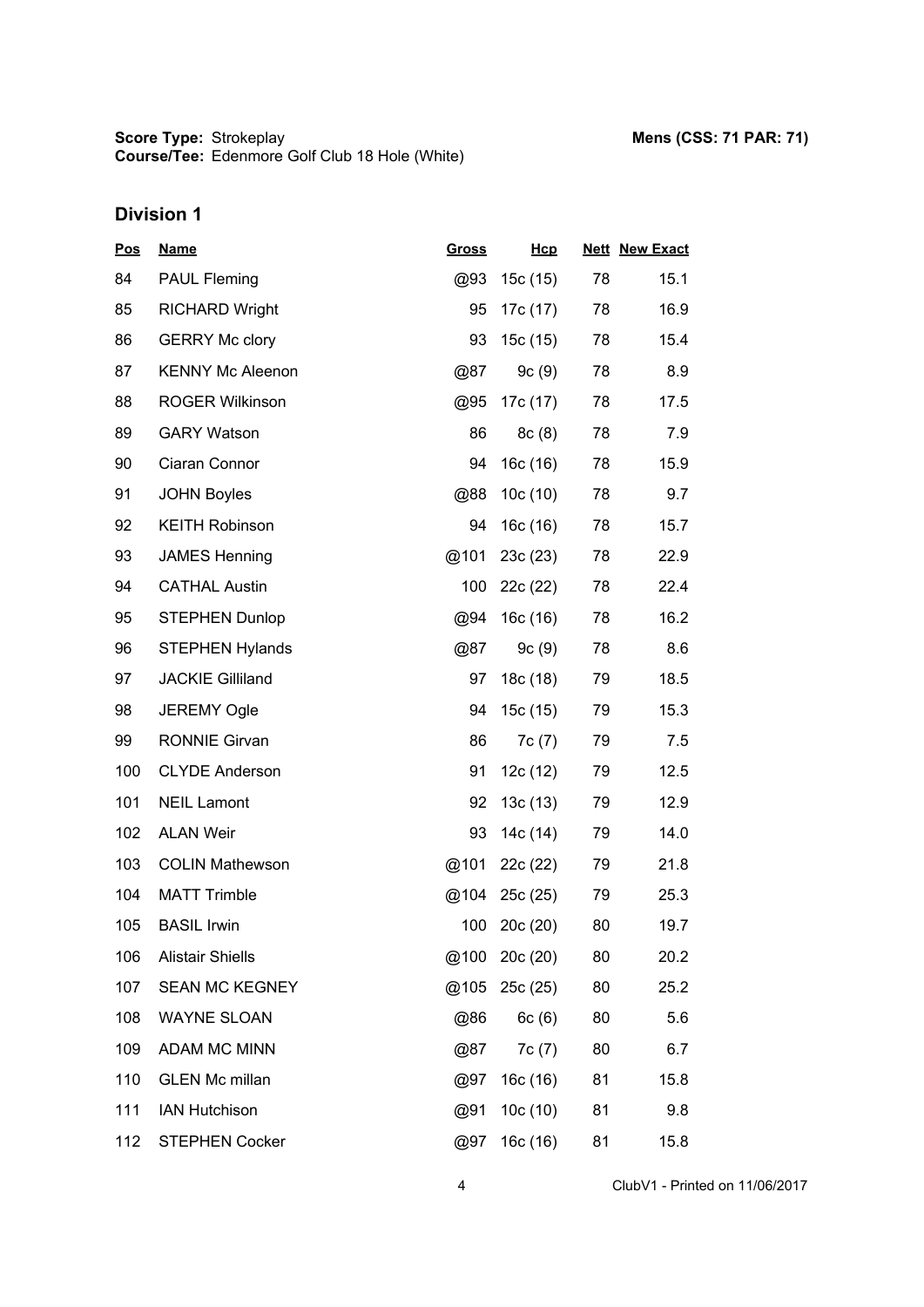| <b>Pos</b> | <b>Name</b>             | <b>Gross</b> | Hcp      |           | <b>Nett New Exact</b> |
|------------|-------------------------|--------------|----------|-----------|-----------------------|
| 113        | DOMINIQUE Legrand       | 109          | 28c (28) | 81        | 28.0                  |
| 114        | <b>TONY Campbell</b>    | @94          | 13c(13)  | 81        | 13.1                  |
| 115        | <b>ROBERT Millar</b>    | 110          | 28c (28) | 82        | 28.0                  |
| 116        | Michael Chapman         | @98          | 16c (16) | 82        | 16.5                  |
| 117        | <b>JAMES Scott</b>      | @95          | 13c(13)  | 82        | 13.5                  |
| 118        | <b>HAROLD Spence</b>    | @98          | 16c (16) | 82        | 16.3                  |
| 119        | <b>JOHN Stanage</b>     | 107          | 25c(25)  | 82        | 24.6                  |
| 120        | <b>WILL Bryans</b>      | @99          | 16c (16) | 83        | 15.7                  |
| 121        | <b>JIM Uprichard</b>    | 92           | 9c(9)    | 83        | 8.9                   |
| 122        | <b>GERWYN Young</b>     | 94           | 11c(11)  | 83        | 11.5                  |
| 123        | <b>KENNY Hylands</b>    | @102         | 18c (18) | 84        | 17.7                  |
| 124        | <b>KEVIN Kelly</b>      | @109         | 25c (25) | 84        | 25.5                  |
| 125        | <b>KEITH Hare</b>       | @106         | 22c(22)  | 84        | 22.2                  |
| 126        | <b>STEPHEN Fletcher</b> | @105         | 21c(21)  | 84        | 20.7                  |
| 127        | lan Hamilton            | @101         | 17c (17) | 84        | 16.6                  |
| 128        | <b>ALAN Boomer</b>      | @99          | 14c (14) | 85        | 13.6                  |
| 129        | SAM Mc connell          | @102         | 17c (17) | 85        | 16.8                  |
| 130        | <b>GERARD Delargy</b>   | 109          | 23c(23)  | 86        | 23.3                  |
| 131        | <b>WILLIAM Robinson</b> | @114         | 27c (27) | 87        | 26.9                  |
| 132        | <b>MICHAEL Rooney</b>   | @118         | 28c (28) | 90        | 28.0                  |
| 133        | <b>COLUM Brannigan</b>  | @101         | 9c(9)    | 92        | 9.0                   |
| 134        | <b>STEWART Rodgers</b>  | @108         | 15c(15)  | 93        | 15.3                  |
| 135        | <b>HAROLD Gibson</b>    | @126         | 28c (28) | 98        | 28.0                  |
| 136        | <b>ALAN Wigton</b>      | @136         | 28c (28) | 108       | 28.0                  |
| 137        | Jonathan Mc gahey       | NR.          | 16c (16) | NR.       | 16.5                  |
| 138        | <b>IAN Little</b>       | NR.          | 12c (12) | NR.       | 11.6                  |
| 139        | <b>Andrew Penny</b>     | NR.          | 18c (18) | NR.       | 18.3                  |
| 140        | <b>JOHN Truesdale</b>   | <b>NR</b>    | 17c (17) | NR.       | 16.7                  |
| 141        | <b>WILLIAM FERRIS</b>   | <b>NR</b>    | 18c (18) | <b>NR</b> | 18.0                  |